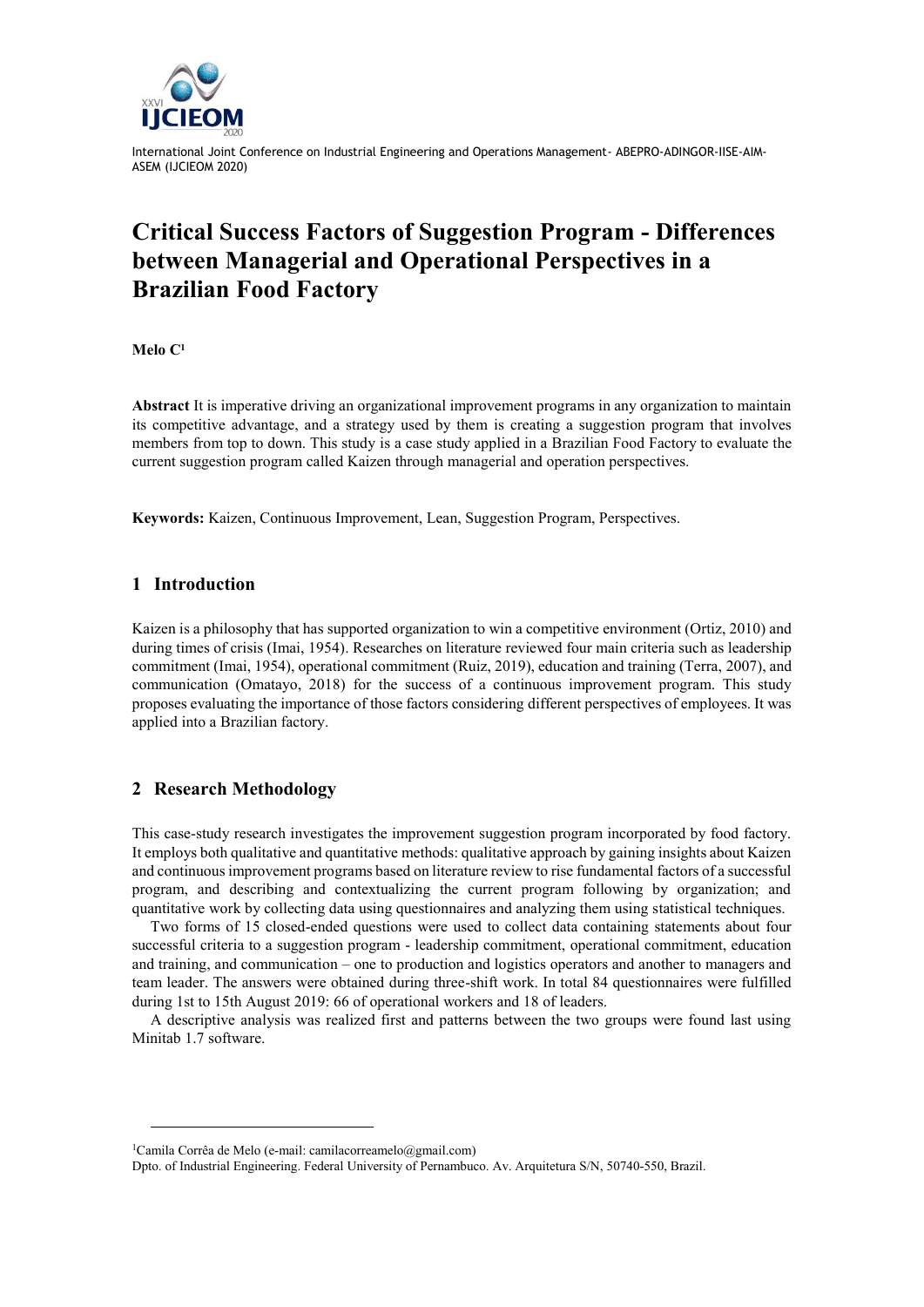

International Joint Conference on Industrial Engineering and Operations Management- ABEPRO-ADINGOR-IISE-AIM-ASEM (IJCIEOM 2020)

## **3 Results**

Our investigation revealed that, both groups rank factors differently, except for leadership commitment that was considered the most critical criteria to current organizational program of improvement. Operators better evaluated education and training factor; and leaders considered communication criteria with a higher performance.

Based on those differences, a gap analysis were realized considering manager's view as expectation (would be) and operators' ordering as perception. Communication is factor that had highest evaluation gap between operators and leaders. We suggest representing those factors as a house illustrated on Figure 1.

This study has few limitations. First, the questionnaires was applied in workplace, then some operators felt pressure to answer some questions afraid to leader responses; also leaders overlooked some questions for doubting their way of management. Secondly, there are others criteria, as not considered, such as investment and staff commitments (maintenance, HR), but are also important to a successful program. Finally, the suggestion program was in the process of restructuring.

As future works, we recommend replicate this study on other factories of the group, in terms of maturity of Kaizen program. It allows investigating similarities and differences between manager and operator's perspectives, comparing their results and generate knowledge to standardizing the improvement programs through organization.





#### **4 Conclusion**

The presented studies shows a comparison between two groups – operators and managers – related to the improvement suggestion program current in a factory. In the paper, results suggest that people have different perception about the program. Therefore, to get more sustainable outcomes from kaizen programs, we suggest engaging all workers from all organization level to the main critical factors: communication, education and training, and operational and leadership commitment.